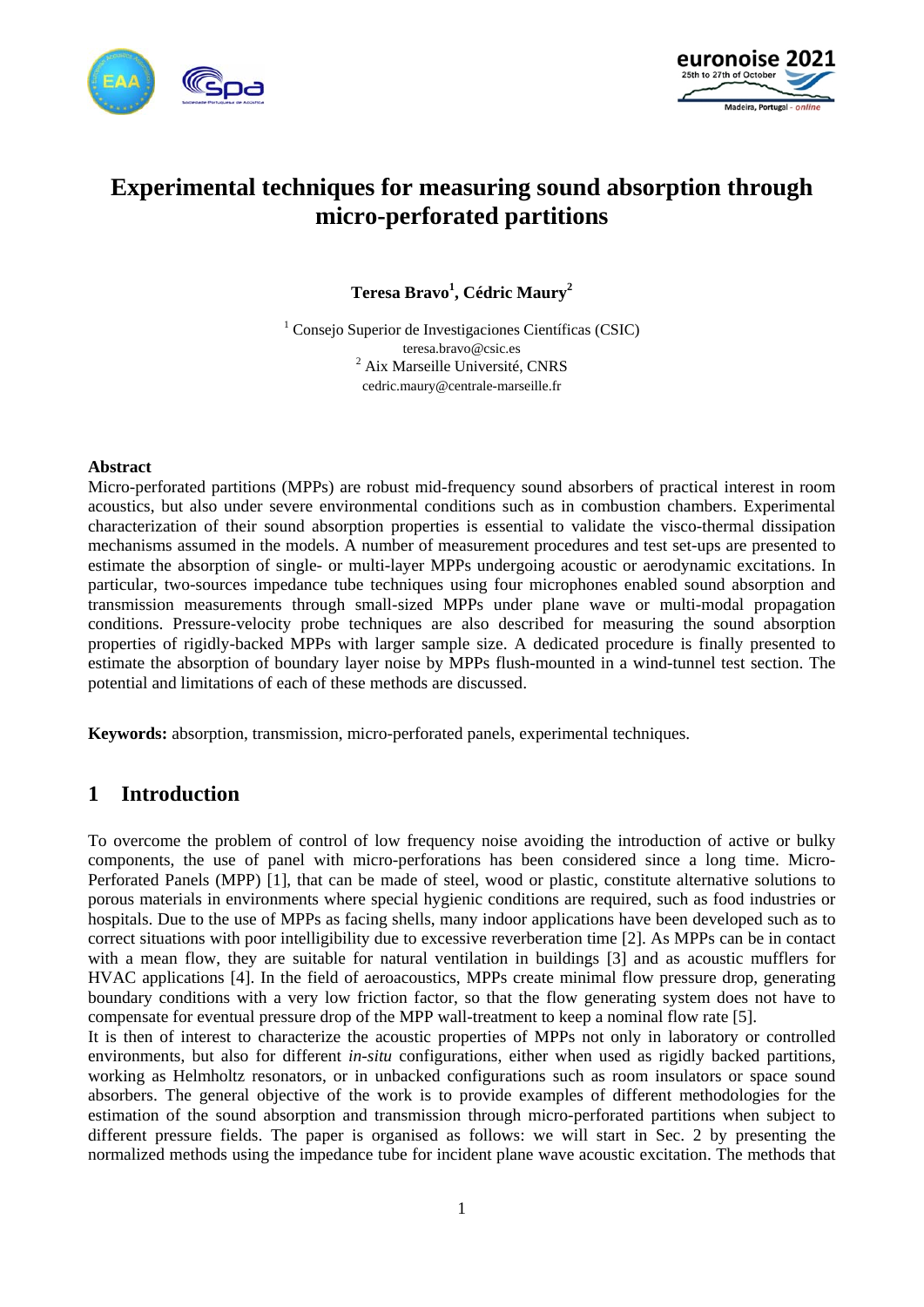

deal with large-size samples under other types of excitations will be explained in Sec. 3, with a procedure based on the use of a pressure-velocity probe. Finally, the characterisation of wall-pressure mufflers excited by a flow-induced excitation will be outlined using a wind-tunnel experimental set-up. The main conclusions and perspectives will be summarised at the end of the work.

# **2 Impedance tube methods**

In this section, we will present the acoustic characterisation of samples that can be adjusted to the dimensions of an impedance tube and excited by a normal incident plane wave. The case of rigidly-backed partition will be analysed first, and then the characterization of two-port systems.

#### **2.1 Absorption measurements on rigidly-backed samples**

The most commonly used laboratory-based method for the determination of the absorption coefficient is the two-microphone transfer-function method [6]. The experimental set-up for low frequencies is typically a thick cylindrical tube of length 1000 mm, diameter 100 mm with its first cut-off frequency at 2 kHz. We have used a micro-perforated panel absorber (MPPA) [7] made up of a micro-perforated aluminium disk of radius 50 mm and thickness 0.5 mm, backed by a rigid cylindrical cavity of 45 mm. The circular holes present a diameter equal to the panel thickness and a perforation ratio equal to 0.78%. Figure 1 presents a comparison between the absorption coefficient predicted with an analytical model considering an elastic finite-sized panel [7] and that measured in the impedance tube.



Figure 1- Sound absorption coefficient of the MPPA predicted assuming an elastic (solid black) MPP and measured using the two-microphone method (black circles).

As it can be appreciated, the prediction and the measurements present a reasonable agreement. Measurements show that the absorption performance of thin MPPAs generate extra absorption peaks or dips that cannot be understood assuming a rigid MPPA. To better understand the structural-acoustic interaction between the micro-perforated panel and the backing cavity, the MPP has been backed on the rear face by a thick rigid Plexiglas base (Figure 2), so that the MPP vibrating response can be measured using a Laser Scanning Vibrometer (LSV). The scanning head focussed at 217 points on the disk in order to provide a reliable estimate of the surface average velocity up to 1600 Hz. An optimum laser head – back face stand-off distance of 215 cm – was found to be a good trade-off to keep a low error on the velocity whilst avoiding to detect back-reflections. The vibratory field of the MPP absorber at the panel-cavity resonances identified from the transfer functions spectral peaks are superimposed in Figure 1. The volume-displacing modes (0,0) and (1,0) at their resonance frequencies (298 Hz and 1572 Hz) well agree with those predicted from the vibroacoustic model assuming simply-supported boundary conditions. The MPP absorber is sensitive to the duct acoustic axial resonances which induce maximum air particle velocity at the disk holes, observed at 524 Hz, 671 Hz and 1063 Hz from Kundt's tube measurements. High-order panel-cavity resonances (881 Hz and 1319 Hz) which induce small absorption peaks are also observed [7].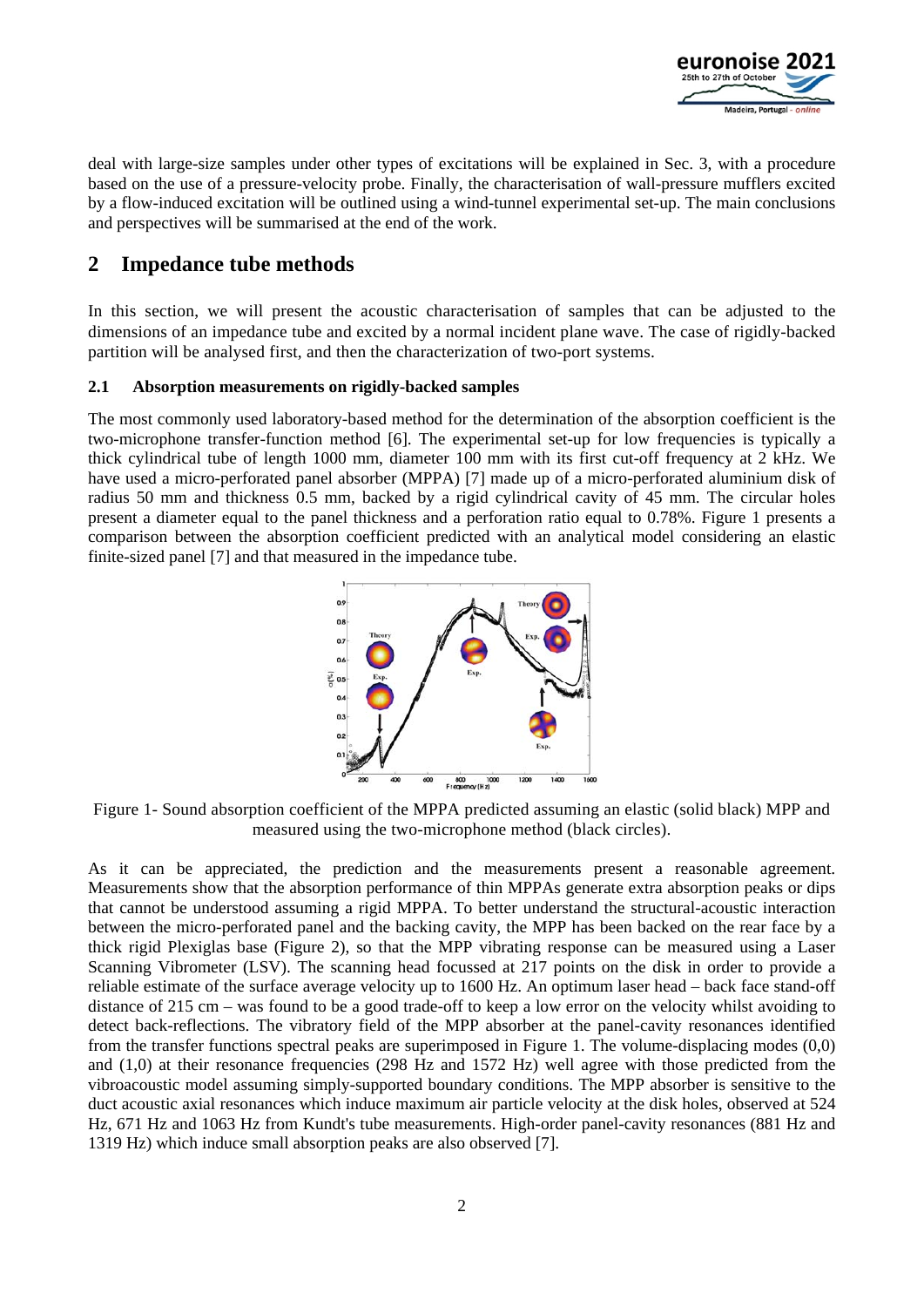



Figure 2- Photograph of the transparent back face of the MPPA for determination of its vibrating response.

#### **2.2 Absorption and transmission measurements**

When the partition is not rigidly-backed but transmits sound, its insulation properties can be characterised by the transfer matrix approach [8]. As indicated in Figure 3, an anechoic termination is situated on the transmitting side of the tube and the transfer functions are measured between the loudspeaker drive signal and the sound pressure at two positions upstream of the sample and at two positions downstream of the sample.



Figure 3- Experimental facility to measure sound absorption and transmission under normal incidence.

The reflexion and transmission coefficients take respectively the expressions

$$
R(x=l_1) = \frac{H_{12} - e^{-jk_0s_1}}{e^{jk_0s_1} - H_{12}} e^{2jk_0l_1} , \qquad (1)
$$

$$
\tau = H_{13} \frac{e^{jk_0 s_2} - H_{34}}{e^{jk_0 s_1} - H_{12}} \frac{\sin(k_0 s_1)}{\sin(k_0 s_2)} e^{jk_0 (l_1 + l_2)}, \qquad (2)
$$

with  $k_0$  the acoustic wavenumber,  $H_{12} = p_2 / p_1$  the measured transfer function (TF) between the first and second microphones,  $H_{34} = p_4/p_3$  the TF between the third and fourth microphones, and  $H_{13} = p_3/p_1$ the TF between the first and third microphones.  $s_1$  and  $s_2$  are the separation distances between the first and second microphones, and the third and fourth microphones respectively.  $D<sub>P</sub>$  is the length of the partition.  $l_1$  and  $l_2$  are the distances between the sample and the first and third microphones, as shown in Figure 3. The experimental facility was an in-house set-up made from a 1 cm-thick PVC tube of length 2.70 m. A 9.5 cm inner diameter provides a maximum frequency of analysis slightly less than 2.1 kHz, the first duct cut-on frequency. The two pairs of microphones were separated by a distance of  $s_1 = s_2 = \delta = 5$  cm. A double layer MPP–MPP–Panel constituted of three panels separated by two cavities has been installed inside the sample holder and a set of experimental measurements has been carried out to evaluate both its absorption and transmission loss (TL) properties [9]. Figure 4 presents the measured results and a comparison with predictions from the transfer approach and a modal formulation.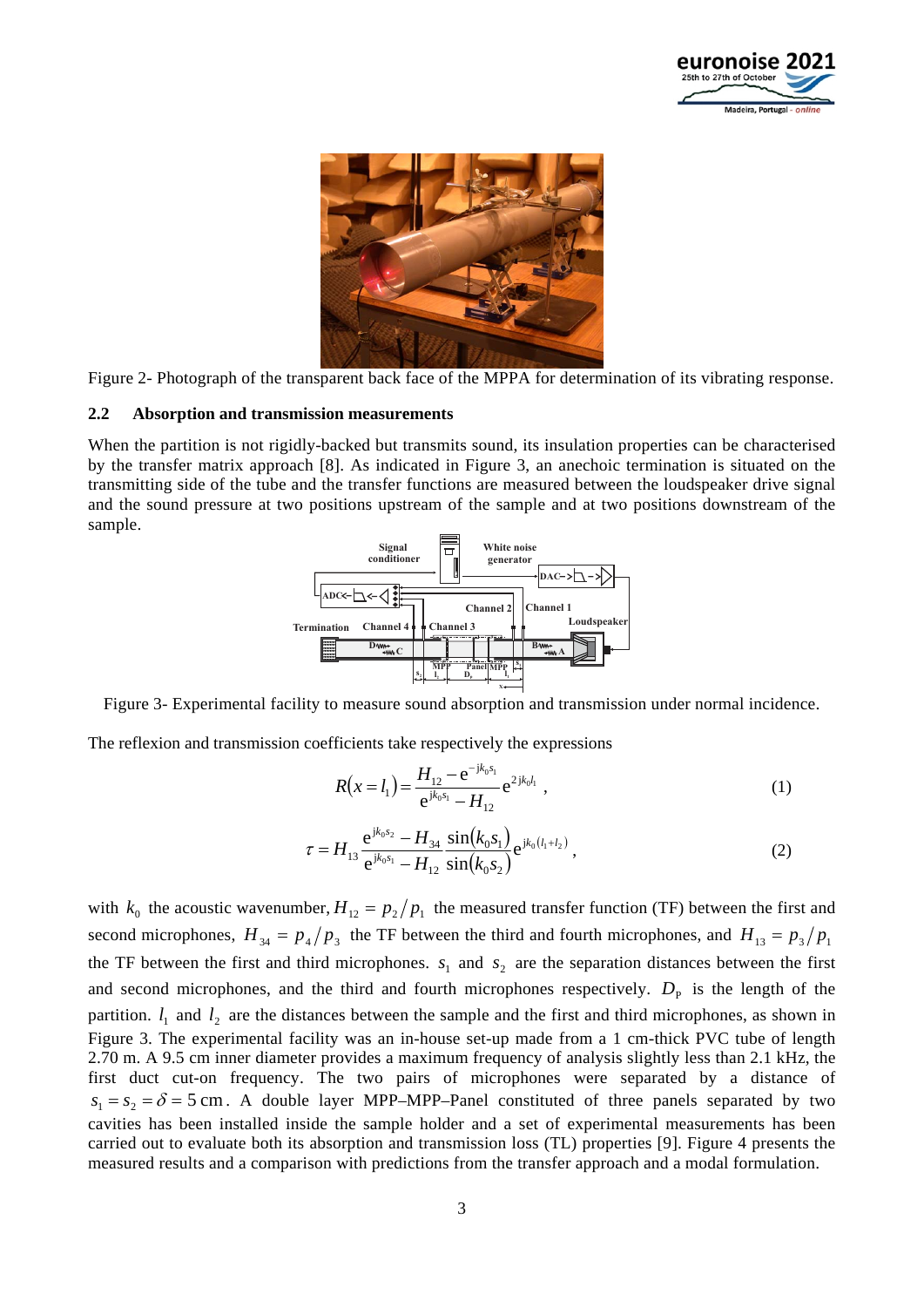



Figure 4 - Measured (black solid) absorptivity (a) and TL (b) for the MPP partition and comparison against predictions by the transfer approach (gray solid) and by a modal formulation (black dashed).

Helmholtz resonances are observed in Figure 4(a) at about 500 Hz and 1260 Hz. As it can be seen, the modal formulation well captures the effect of the structural resonances and correctly describes the observed absorptivity (difference between absorption and transmission) and TL. A reasonable agreement is also found when using the transfer approach above 400 Hz for the absorptivity and above 1.2 kHz for the TL. As expected, the transfer approach underestimates in Fig. 4(b) the sound insulation performance in the low frequency range, by up to about 30 dB below 400 Hz. Such limitations are due to the terminations not being anechoic in the low frequency range. It can however be overcome when considering the use of the scattering matrix **S** and the two-source method [10]. The anechoic termination is then substituted by a second source generating a white noise from the radiating side, as it can be seen in Figure 5 (left). The left- and right- sources generate two acoustic states (L) and (R) from which outgoing and ingoing plane wave modal amplitudes are extracted from the transfer functions  $H_k^{(s)}$ , with  $k = 1, 2, 3, 4$  and  $s = L, R$ , between the pressures at the four microphones and the source drive signal. The outgoing modal amplitudes  $A_{\text{H}}^{(L),(R)}$  (resp.  $A_{\text{D}}^{(L),(R)}$ ) are evaluated on the Up-side (resp. Down-side) of the partition at the microphone 3 (resp. 2) cross-section positions, as follows

$$
A_j^{(s)} = -\frac{j}{2\sin(k_0\delta)} \Big( H_{k_j}^{(s)} e^{jk_0\delta} - H_{k_j}^{(s)} \Big), \tag{3}
$$

while the ingoing modal amplitudes are obtained from

$$
B_j^{(s)} = -\frac{j e^{-jk_0 \delta}}{2\sin(k_0 \delta)} \Big( H_{k'_j}^{(s)} e^{jk_0 \delta} - H_{k_j}^{(s)} \Big), \tag{4}
$$

with  $(k_j, k'_j) = (3, 4)$  if  $j = U$  and  $(k_j, k'_j) = (2, 1)$  if  $j = D$ . The two pairs of microphones are separated by the same distance  $\delta = 5$  cm. Matrices of outgoing and ingoing modal amplitudes are built up, leading to a fully-determined problem,  $\mathbf{A} = \mathbf{S}\mathbf{B}$ , of the form

$$
\begin{bmatrix} A_{\text{U}}^{(\text{L})} & A_{\text{U}}^{(\text{R})} \\ A_{\text{D}}^{(\text{L})} & A_{\text{D}}^{(\text{R})} \end{bmatrix} = \begin{bmatrix} r^{(\text{L})} & t^{(\text{R},\text{L})} \\ t^{(\text{L},\text{R})} & r^{(\text{R})} \end{bmatrix} \begin{bmatrix} B_{\text{U}}^{(\text{L})} & B_{\text{U}}^{(\text{R})} \\ B_{\text{D}}^{(\text{L})} & B_{\text{D}}^{(\text{R})} \end{bmatrix},
$$
(5)

Eq. (5) is readily solved as  $S = AB^{-1}$ , thereby providing the left- and right-absorption coefficients,  $\alpha^{(s)} = 1 - |r^{(s)}|^2$  with  $s = L, R$ , and the left-to-right and right-to-left power transmission coefficients,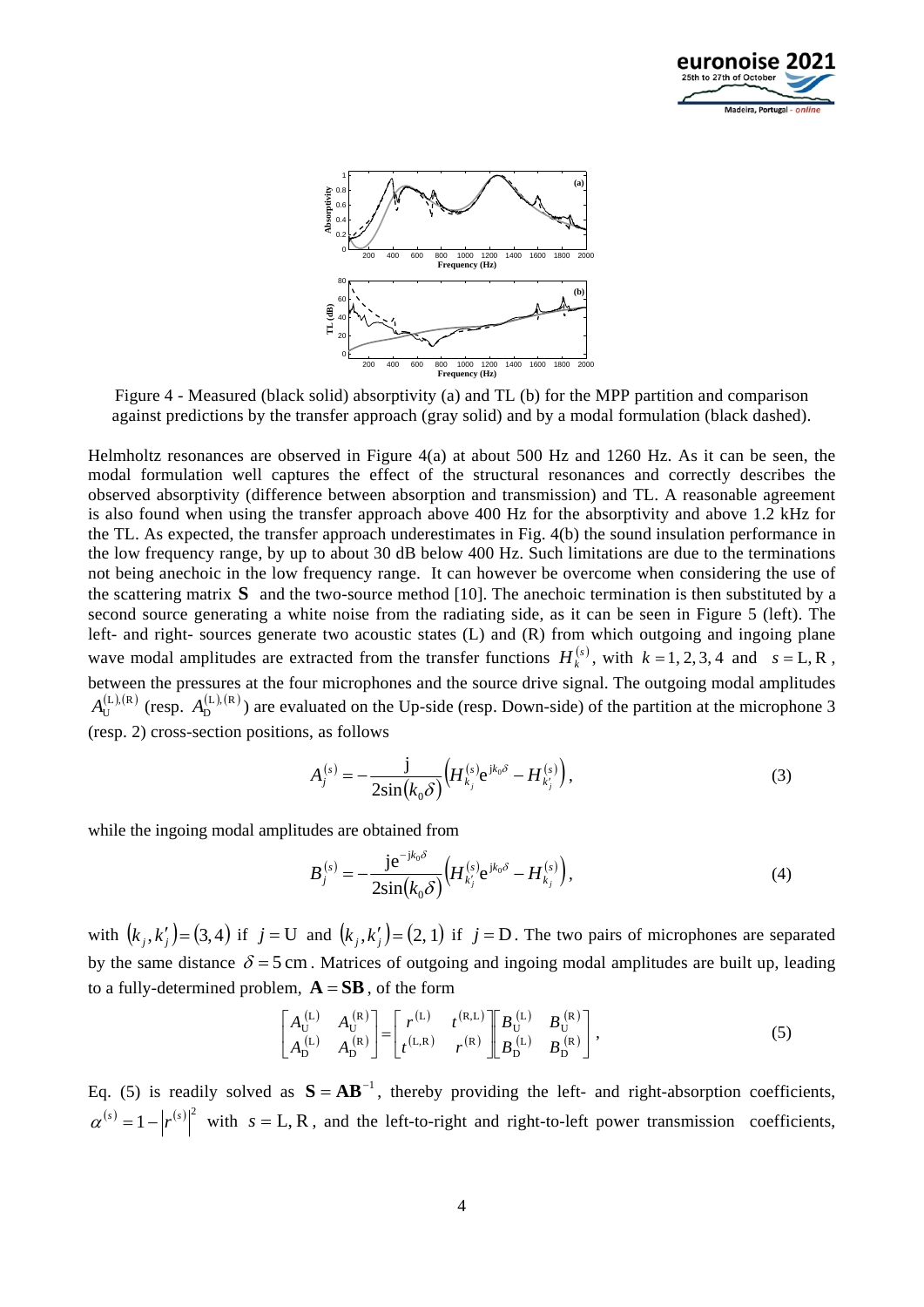

 $\tau^{(s,s')} = |t^{(s,s')}|^2$  with  $(s,s') = (L,R)$  and  $(R,L)$  respectively. Note that  $t^{(L,R)} = t^{(R,L)}$  in theory. The measured acoustical properties of a triple MPP–MPP–MPP partition are presented in Figure 5 (right), that exhibit a bandwidth up to 2 kHz. The acoustical performance of the partition is also accurately predicted from an enhance modal matching formulation [11].



Figure 5 - Photograph of the impedance transmission tube by the two-source method (left) and absorption (a) and transmission (b) coefficients of a multi-layer partition made up of three MPPs under normal incidence: comparison between Kundt tube measurements (gray dotted) and modal approach (black solid).

### **3 In-situ characterisation methods**

In many real-life situations, the determination of the materials acoustic properties using an impedance tube is difficult to carry out. For large-sized samples under general plane wave or spherical acoustic excitation, *in-situ* characterisation methods must be employed that can be based on the estimation of the acoustic velocity by a pressure-velocity probe. In this work, we have used a sensor called Microflown [12] based on the measurement of the temperature difference between closely spaced 200 nm thick platinum wires heated to about 300°C. An incoming pressure field causes a resistance difference measured between the wires. The sensor output voltage then constitutes a good approximation proportional to the acoustic particle velocity across the wires. When considering the case of rigidly-backed partitions, the measurement of their absorption coefficient can be performed using a commercial system denoted as "impedance gun" [12]. It is composed of a collocated *p-v* probe located at a fixed distance to a spherically baffled loudspeaker, as shown in Figure 6 (left).



Figure 6 - Photograph of the impedance gun for *in-situ* measurement of the absorption properties (left) and normal incidence absorption coefficient of the input impedance of a fiberglass material shielded by a thin

MPP (right): comparison between *p-v* free-field measurements (blue) and predictions from the Miki-Delany-Bazley (green) and from an anisotropic (red-dashed) and fully anisotropic model (solid red) [13].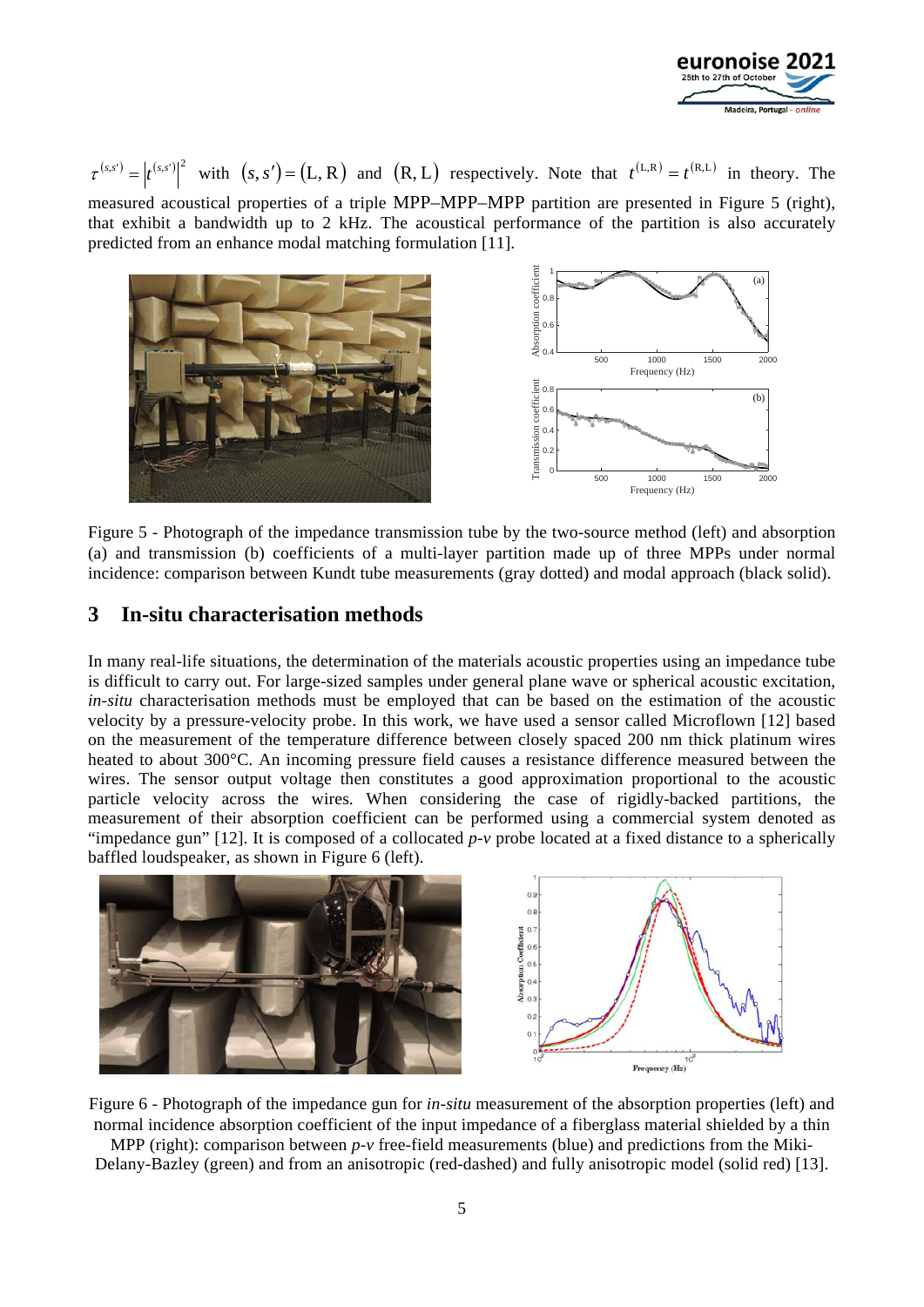

This probe is used for 1D velocity measurement and contains one particle-velocity and one sound pressure sensor. It allows *in-situ* characterisation of the materials normal absorption and surface impedance properties over a wide frequency range, typically  $200$  Hz  $- 15$  kHz, and above samples of size  $0.5 \text{ m} \times 0.6 \text{ m}$ . This *in-situ* measurement system has been used to characterise the absorption coefficient of a rigidly-backed partition composed of 2.4 cm thick cavity filled with fiberglass (fibre radii of 6.5  $\mu$ m and bulk density equal to 21 kg·m<sup>-3</sup>) shielded by an aluminium MPP (1 mm thickness, diameter of the holes equal to 0.5 mm and perforation ratio  $\sigma = 0.87\%$  ) [13]. The measured input impedance is corrected by a free-field calibration factor evaluated prior to the measurements. As a spherical source is used instead of plane wave fields, corrections have to be made for near-field effects and spherical wave front in order to obtain the plane wave impedance. The estimation is made using the mirror source model, that corrects for the elevation of particle velocity in the near field, but not for the spherical wave front. In this method, the reflected sound wave from the surface is represented as a mirror source below the impedance boundary. Other more complicated method, the Q-term model [12], is able to consider spherical geometry of sound fields. In this work, we have avoided errors due to spherical wave propagation within the sample considering a sample thickness lower than 0.04 m and a normal flow resistivity lower than  $100 \text{ kNs m}^4$ . Also, a short stand-off distance between the probe and the sample, taken as 0.01 m, already limits the amplitude of the side reflections with respect to the direct sound. The results from in-situ measurement of the normal incidence absorption coefficient are shown in Figure 6 (right), with a comparison against analytical models. More information about these predictions can be found in the references [13, 14].

We also faced the case where the *in-situ* partition is a two-port system able to transmit sound through the back side. One considers here an insulating partition composed of two rectangular thin aluminium panels of size  $0.42 \text{ m} \times 0.61 \text{ m}$  separated by an air gap of 0.048 m and clamped along their edges on a thick rigid frame. The front side is 0.5 mm thick. It is microperforated with a 0.78 % perforation ratio and with circular holes of 0.5 mm diameter. The whole structure is set in an acoustically rigid stiffened baffle and the front side undergoes plane wave excitation (Figure 7). Two pressure-velocity probes are situated in close proximity to the sample and displaced over a grid of  $10 \times 14$  evenly spaced locations.





The whole system is situated inside an anechoic chamber and an incident plane wave is generated by a farfield baffled loudspeaker located at  $0^{\circ}$  from the partition axis and driven by white noise. The transmitted sound power is estimated from the back panel velocity measured with a laser vibrometer at  $23 \times 32$ uniformly distributed positions. Both calculated and experimental values of the absorption coefficient and of the insulating partition are shown in Figure 8. As it can be seen, the experimental results agree reasonably well with the predictions [15].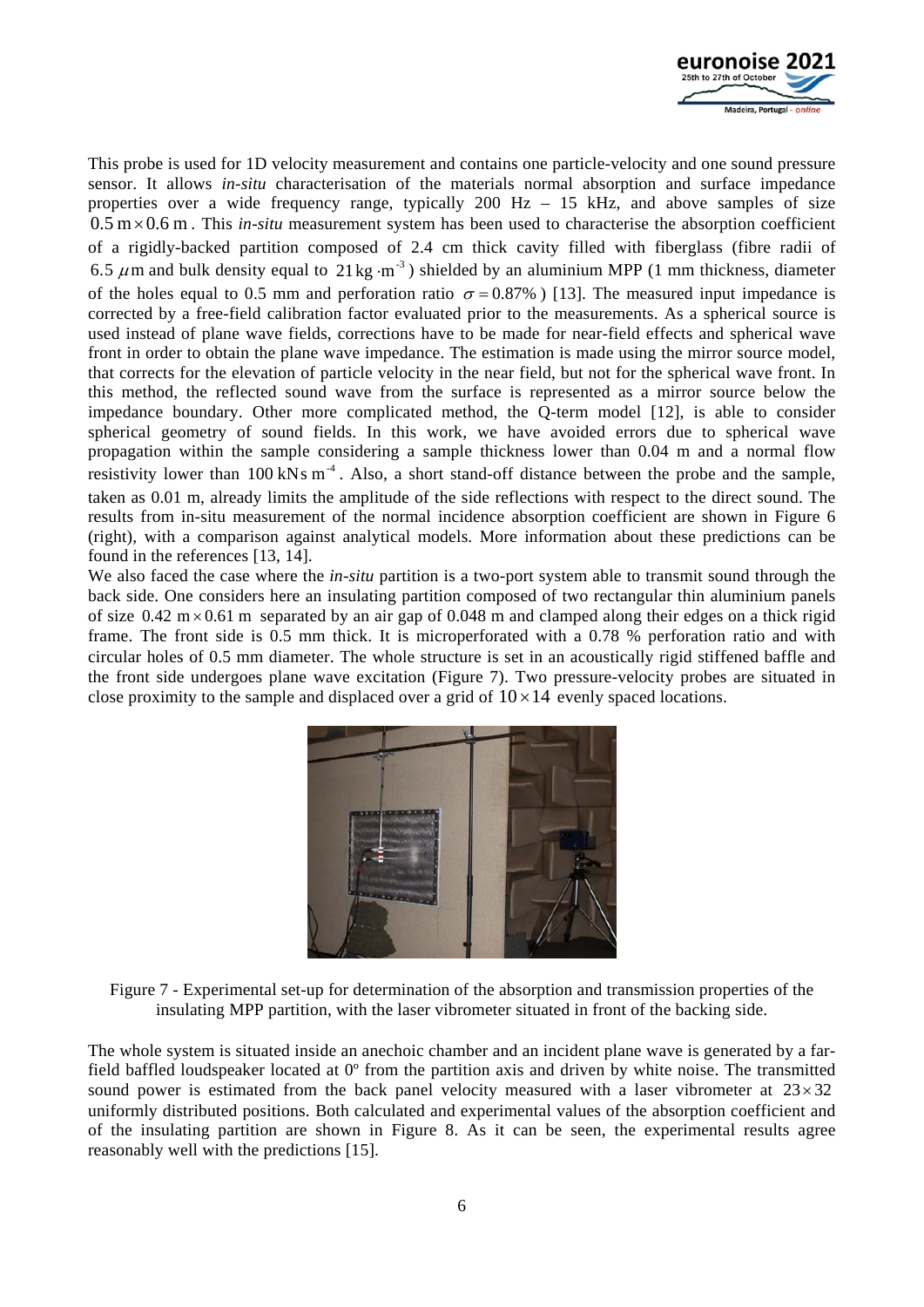



Figure 8 - Absorption coefficient (a) and TL (b) of a clamped micro-perforated partition under normal incidence: modal approach (red solid) and experiment (black solid).

## **4 Acoustical properties of wall-mounted MPP partitions**

Layouts of panels with micro-perforations can be considered for the reduction of the airframe noise radiated outward or transmitted for instance into the cabin of an aircraft. In this section, we want to evaluate experimentally these absorption and transmission properties for a wall-mounted MPP partition backed by a transmitting panel and subject to aerodynamic excitations on the front side. Experiments have been performed in a low-speed wind-tunnel, as indicated in Figure 9. The test section of the closed-loop wind tunnel, situated in the middle, is 7 m long and has a square cross-section of size  $0.9 \text{ m} \times 0.9 \text{ m}$ . Several silencers are located upstream and downstream the fan section. An even airflow is accelerated through a convergent from a settling chamber equipped with honeycomb straighteners. A sandpaper strip was fixed crossflow on the top wall 2.5 m upstream the test panel in order to efficiently trig the airflow transition to turbulence. Aerodynamic measurements were performed at  $U_{\infty} = 30.7 \text{ m s}^{-1}$  with a calibrated DANTEC 55P11 hot-wire probe to measure the mean and fluctuating parts of the flow velocity, showing that a fully-developed turbulent boundary layer (TBL) was established at the partition position.



Figure 9 - Overall view of the low-speed wind-tunnel facility equipped to measure the TL and absorption coefficient of TBL-excited MPP partitions flush-mounted over the top wall of the test section.

Wall-pressure measurements were performed of the point-power and cross-spectral densities between two pinhole microprobes GRAS 40SC (Figure 10), flush-mounted upstream, downstream and over the surface of a MPP for a free-stream velocity  $U_{\infty} = 30.7 \text{ m s}^{-1}$ . They indicated the spatial homogeneity of the TBL wall-pressures and the absence of flow-excited resonance phenomena over the MPP below 3200 Hz.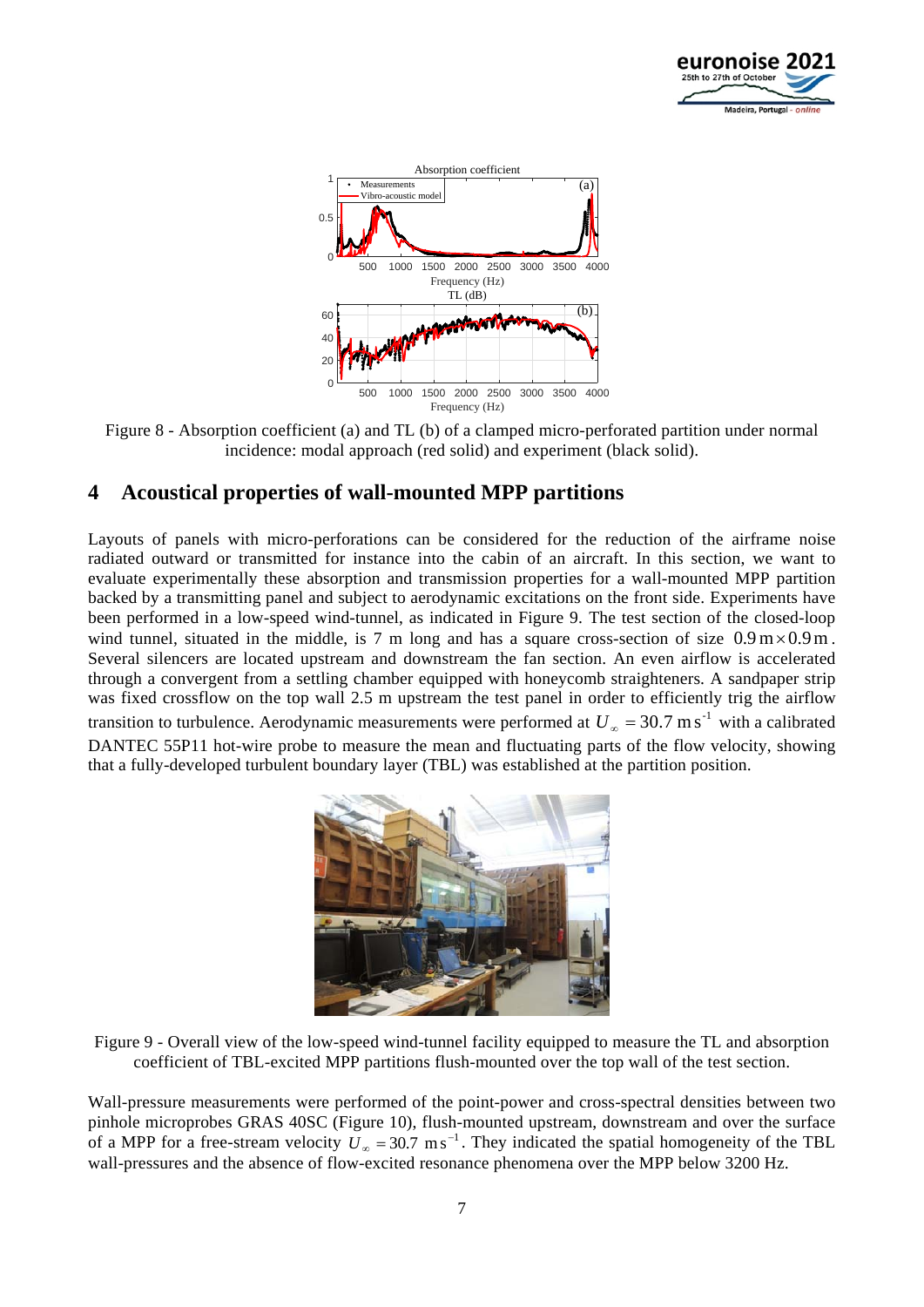



Figure 10 - Photograph of the pinhole microprobe used for the determination of the upper wall windtunnel wall-pressure fluctuations under a TBL excitation.

A set of measurements has been carried out in the wind-tunnel test section using a double partition constituted of a MPP front panel, flush-mounted on the test section of the wind tunnel test section and excited by a low-speed TBL of free-stream velocity  $30.7 \text{ m s}^{-1}$ . The MPP is separated by an air gap of thickness  $D = 0.03$  m from a plain back-panel that radiates inside an enclosure plugged on the top of the test section (Figure 9), 1.4 m long, 0.5 m wide and 0.8 m high. Both aluminium panels have dimensions of  $0.38 \text{ m} \times 0.47 \text{ m}$  along the spanwise and streamwise directions. The front panel is 1 mm thick and microperforated with circular holes of 0.5 mm diameter with a perforation ratio of 0.59% and a holes pitch of 5 mm. The back transmitting panel is also made up of aluminium and has the same thickness than the front panel. The determination of the transmission properties has been performed using a pressure-velocity probe for intensity measurements of the near-field pressure and normal acoustic velocity radiated by the back panel. The TL of the partition is calculated by the expression

$$
TL = 10\log_{10}\left(\frac{S_{\Pi_{\text{inc}}}}{S_{\Pi_{\text{trans}}}}\right),\tag{6}
$$

where the spectrum of the incident power is provided by

$$
S_{\Pi_{\text{inc}}} = \frac{\Delta s_{\text{MPP}}}{4\rho_0 c_0} \text{Tr}[\mathbf{S}_{\text{dd}}],
$$
\n(7)

 $\Delta s_{\text{MPP}}$  is the area of the elemental radiators over the MPP, and  $\mathbf{S}_{\text{dd}} = E \Big[ \tilde{\mathbf{d}}_0 \tilde{\mathbf{d}}_0^H \Big]$  is the Cross-Spectral Density (CSD) of the wall pressure field  $\tilde{d}_0$  measured by the micro-probes on the same panel. Figure 11 represents a comparison between the measured results and those predicted by a modal analytical formulation [16]. The absorption coefficient is calculated from

$$
\alpha = \frac{S_{\Pi_{\text{diss}}}}{S_{\Pi_{\text{inc}}}} \,, \tag{8}
$$

The dissipated power is composed of two terms [16], the power structurally dissipated by the MPP that is estimated from laser vibrometer measurements performed by transparency through a thick rigid block of Plexiglas flush-mounted in the bottom wall of the test section. The second term represents the power injected through the holes and either dissipated through or radiated by the apertures. This term requires collocated measurement of the pressures on the external and cavity sides of the MPP, that could not be achieved in the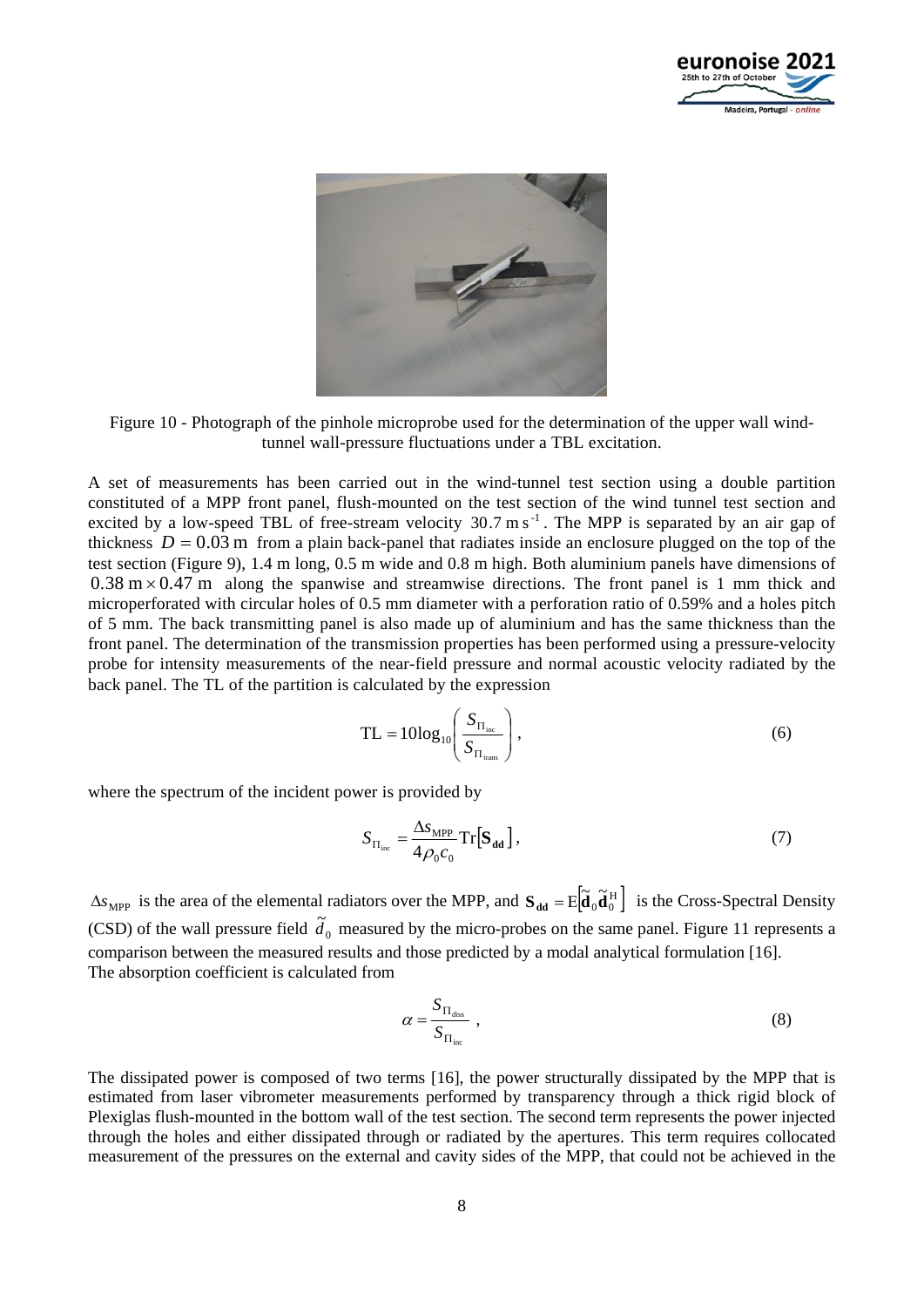

experiment, so this second term was approximated by the trace of  $S_{dd}$  obtained from microprobe measurements over the MPP external side. This explains the differences between the measurements and predictions (solid and dashed red lines) in Figure 12. For comparison we also present the results with a plain front panel.



Figure 11 - Third-octave averaged TL curves for the micro-perforated partition under a TBL excitation: measured (blue dashed) and predicted (blue solid).



Figure 12 - Third-octave averaged absorption curves for a number of partitions undergoing a TBL excitation: plain front panel (solid grey: calculated; dashed grey: measured), micro-perforated front panel (solid red: calculated; dashed red: measured).

#### **5 Conclusions**

Micro-Perforated Panels are suitable noise-reducing solutions in demanding environments. This work has presented several methods for the characterization of their acoustic performance when excited by different pressure fields. The normalized impedance tube methods can be applied to small samples excited by a normal plane wave. When they are rigidly-backed, the two-microphone method is the most widely used laboratory-based determination method. If the MPP partition is able to transmit power, the transfer matrix method using four microphones and an anechoic termination on the radiating side can be used taking into consideration the limitations in the low frequency range. Otherwise, the scattering matrix method can properly characterize absorption and insulation properties of MPP partitions. For larger samples under normal or oblique excitations, *in-situ* characterization methods using an acoustic probe have been developed based on the measurement of the pressure and normal particle velocity nearby the MPP front side. Finally, we have characterized wall-mounted MPP partitions used as silencers in flow duct acoustics, presenting also a procedure to determine their aero-acoustical performance in presence of an acoustic and/or turbulent excitation.